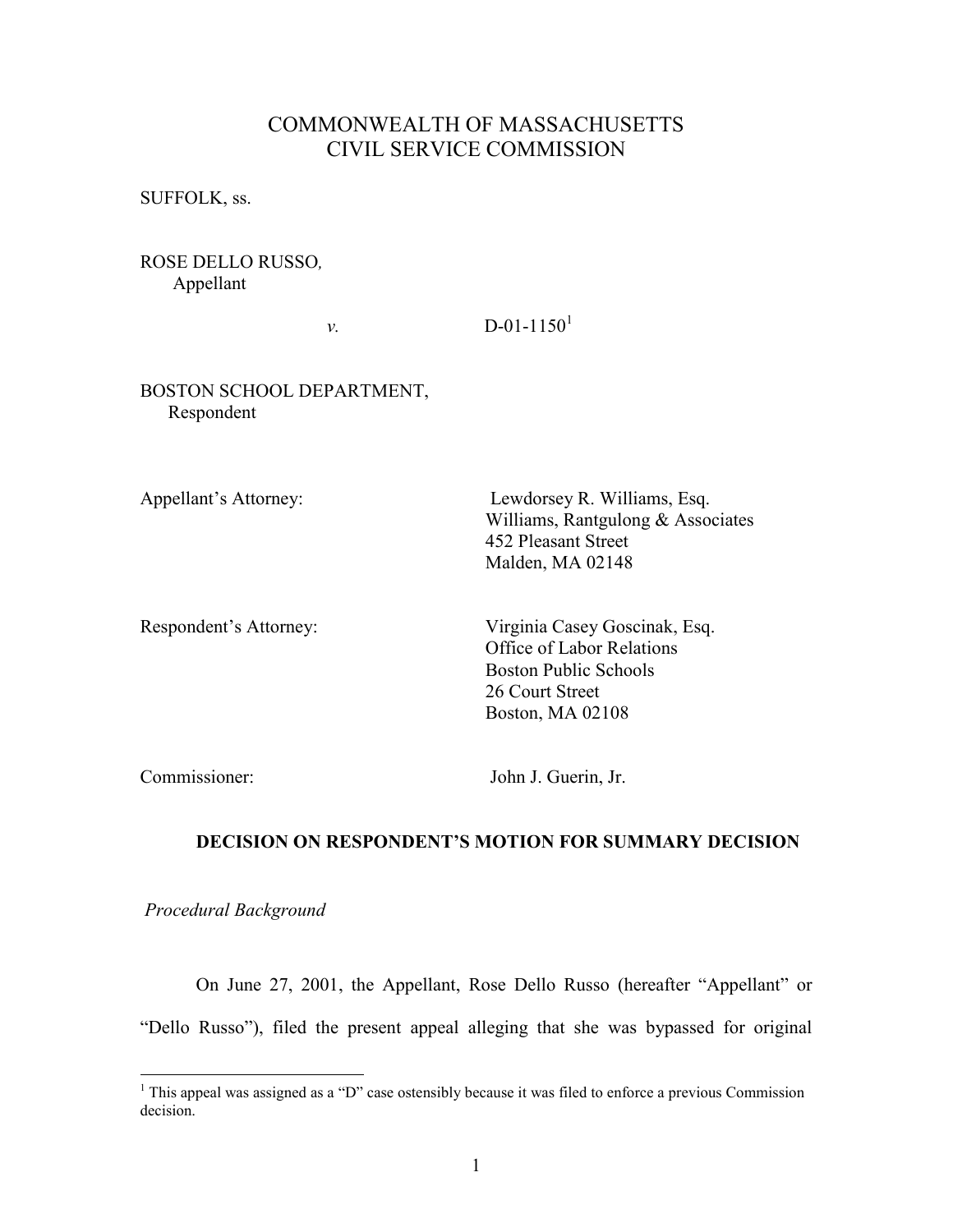appointment by the Respondent, Boston School Department ("Department" or "Respondent") as Appointing Authority, and requesting that the Commission enforce its earlier decision on the Appellant's 1991 bypass. The Appellant seeks damages for lost wages, retirement and medical benefits, future wages and retirement benefits, compensatory damages and attorneys' fees and costs. On March 16, 2006, the Department filed a Motion for Summary Decision. A Hearing on the Department's Motion for Summary Decision was held at the offices of the Civil Service Commission on April 20, 2006. One tape was made of the hearing. Post hearing briefs were submitted by the parties, as instructed.

#### Factual Background

The Appellant was employed at East Boston High School as an Attendance Monitor from 1983 until 1989. In 1988, the Appellant sat for and passed a civil service examination for the positions of Clerk/Typist and Senior Clerk/ Typist. In November 1989, she began working as a provisional Senior Clerk/Typist and became permanent six months later. The Appellant subsequently applied for a Clerk/Typist position at the Department and was not selected. She appealed her non-selection to the Civil Service Commission. On March 26, 1996, the Respondent requested a certification from the HRD to fill vacancies for "fifty (50) Perm Fulltime Clerk/Typists" and HRD issued Certification No. 960159. Also on March 26, 1996, the Department requested a certification from the HRD to fill vacancies for "50 Perm Intermittent Clerk/Typists" and the HRD issued Certification No. 960160. The Appellant's name did not appear on either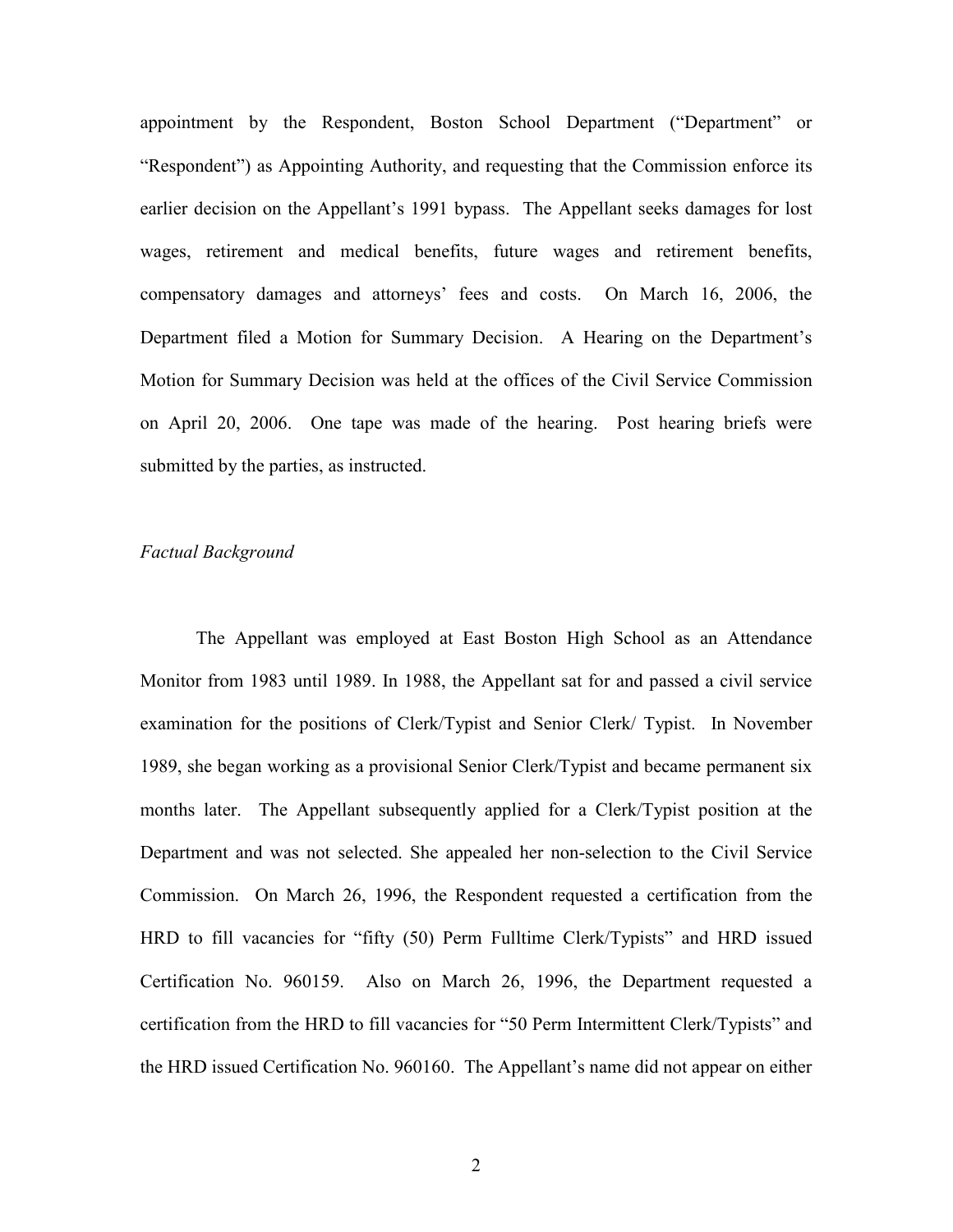certification. On May 8, 1996, the Respondent requested a certification from the HRD to fill vacancies for "3 Permanent Fulltime Senior Clerk/Typists" and the HRD issued Certification No. 960550. The Appellant's name did not appear on this certification.

In Rose Dello Russo v Boston School Department, G-2399 (1996), the Commission found that in 1991 the Department had bypassed the Appellant for the Clerk/Typist position and directed that the Massachusetts Department of Personnel Administration<sup>2</sup> place Dello Russo's name at the top of the next certification for Clerk/Typist within the Department. The Commission strongly urged that the Appellant be given every possible consideration in the next selection process. On July 12, 1996, the Department advised the Commission that the Appellant's "prospects are precarious at best" due to implementation of a reorganization plan. The Respondent appealed the Commission's decision to the Superior Court. On May 1, 1997, the Court dismissed the case because of the Respondent's failure to join the Appellant as an essential party (defendant) despite being ordered to do so by the Court.

 On July 18, 1997, the first request by the Department for a certification from the HRD for "50 Perm Fulltime Clerk/Typists" following the Court's upholding the Appellant's appeal was made and the HRD issued Certification No. 970757. The Appellant's name did not appear on the certification. A September 24, 1997 letter from the Superintendent of the Boston Public Schools advised the HRD of the Commission's 1996 decision being upheld and requested that the HRD give the Appellant "every

<sup>&</sup>lt;sup>2</sup> The Massachusetts Department of Personnel Administration is now the Human Resources Division ("HRD").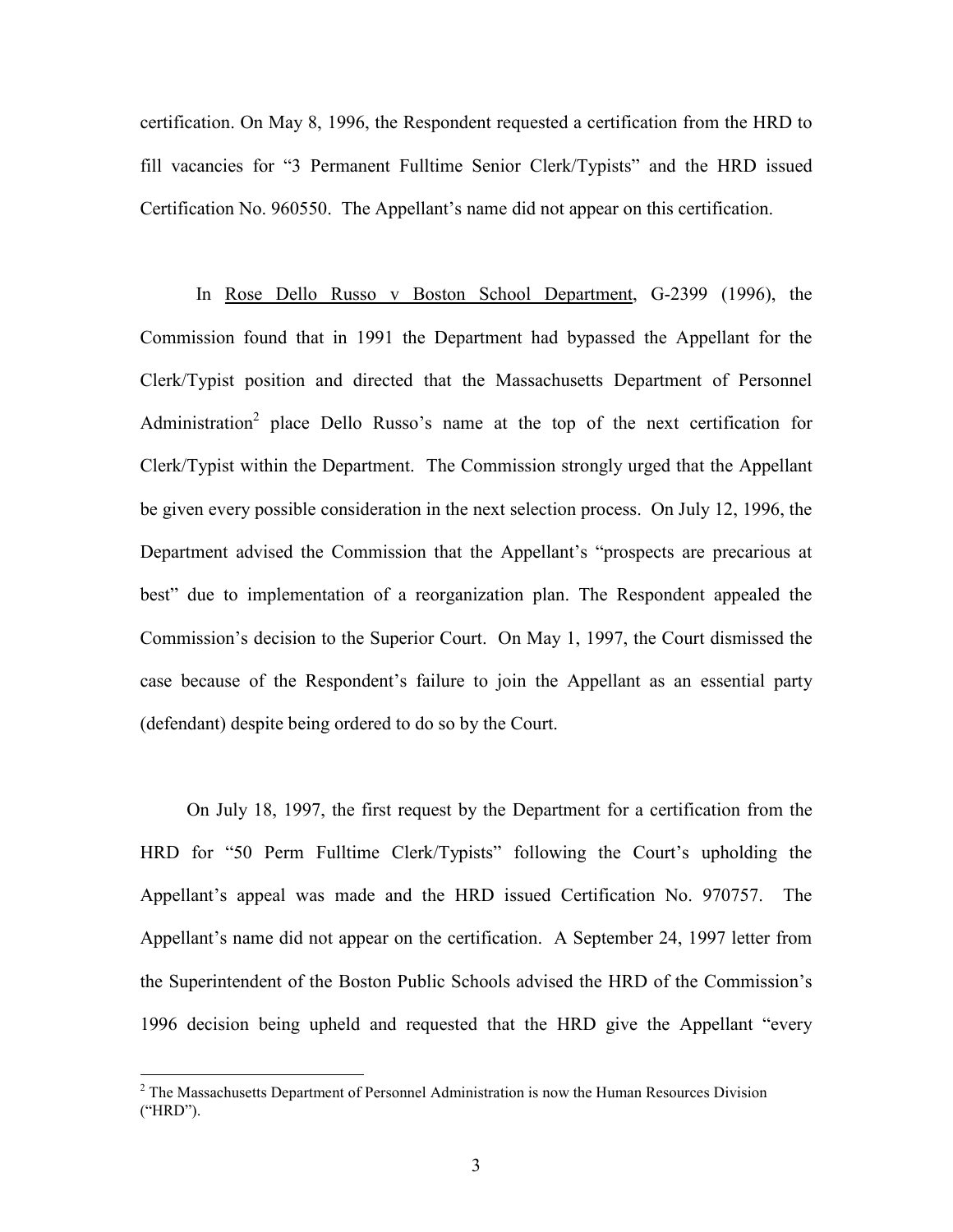possible consideration" in the selection process and to "make every effort immediately to provide a permanent Civil Service opportunity for which Rose Dello Russo can be considered." On March 28, 2001, the Respondent requested a certification from the HRD to fill vacancies for "25 Fulltime Clerk/Typists and the HRD issued Certification No. 210145. The Appellant's name was not on this certification.

On September 19, 2005, the Respondent invited the Appellant to take a typing test on September 27, 2005 in order to be considered for a Clerk/Typist position. The Appellant declined.

### Respondent's Motion for Summary Decision

 $\overline{a}$ 

 The Respondent argues that it is entitled to summary decision for a number of reasons: the Appellant failed to commence the bypass appeal within the time limitations prescribed by the Commission; the Appellant did not comply with the residency requirement for a Clerk/Typist position as she does not reside in Boston; the Respondent must hire from the certification list and the Appellant's name was absent from certifications sent by the HRD and thus the Respondent could not "give her every possible consideration"; persons on an eligible list shall not be eligible for certification for a non-public safety position for more than five years<sup>3</sup>; and, even if the Appellant's name had appeared on the certification list, she had no vested rights in an original appointment for a Clerk/Typist position. Additionally, the Department asserts that, even

<sup>&</sup>lt;sup>3</sup> Regina Caggiano, Assistant Director of the HRD's Civil Service Unit, stated at a January 18, 2006 deposition that it is the HRD's policy for the Personnel Administrator to use his or her discretion in determining when non-public safety certification lists have been exhausted. Ms. Caggiano testified that, "For non-public safety we either go by the three-year revocation or a five-year."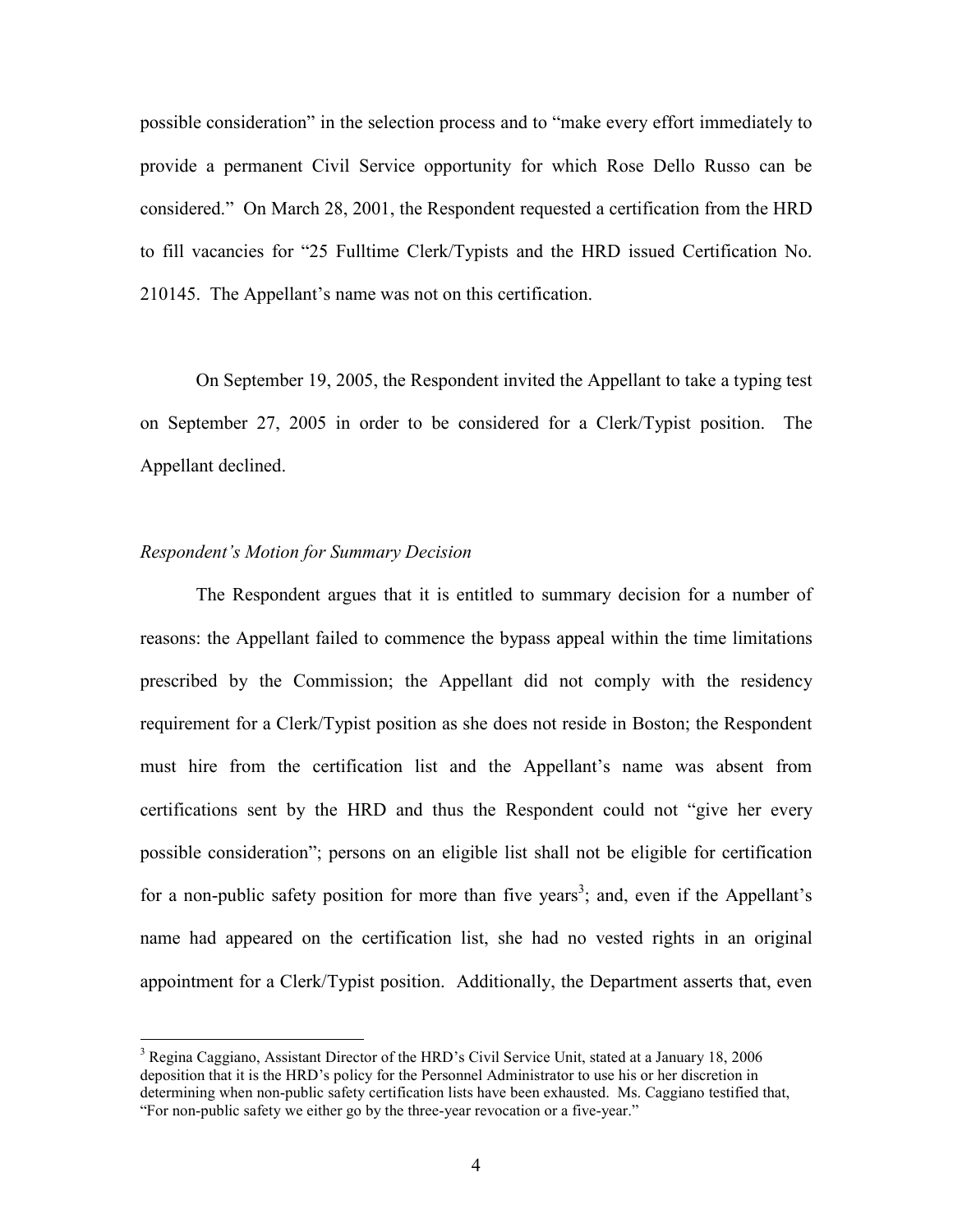if the Commission determines it erred in not considering the Appellant for a Clerk/Typist position, the Commission cannot award back pay.

Initially, the Department argues that the Appellant failed to commence the bypass appeal within the time limitations prescribed by the Commission, specifically claiming that the time for appeal began to run on May 1, 1997 when the Appellant's case was upheld by the Appeals Court and that her appeal, filed in July 2001, is not timely. In 2000, the Civil Service Commission adopted a sixty-day statute of limitations for bypass appeals, requiring Appellants to file their bypass appeal within sixty days of receiving notification of the bypass. However, as the Appellant's present appeal concerns enforcing a bypass decision already made, the Commission rule that requires bypass appeals to be filed within sixty (60) days of being informed of the bypass does not apply here.

Rather than alleging a bypass in her present appeal, the Appellant requests that the Commission prosecute the Department's failure to give her every consideration in the selection process pursuant to its earlier decision and order. Although the Department attacks the Appellant's appeal for being untimely, the Department is partially at fault because it failed to comply with the Commission's prior decision and order. An application of the 1996 Commission decision would have had the Appellant included on certifications issued in 1997 and 2001 and therefore eligible for a Clerk/Typist position. The Appellant had a favorable decision from this Commission, so it is reasonable that she should have been on a subsequent certification list. The Appellant's erroneous exclusion from the certification lists in 1997 and 2001 resulted in her repeatedly not being eligible for a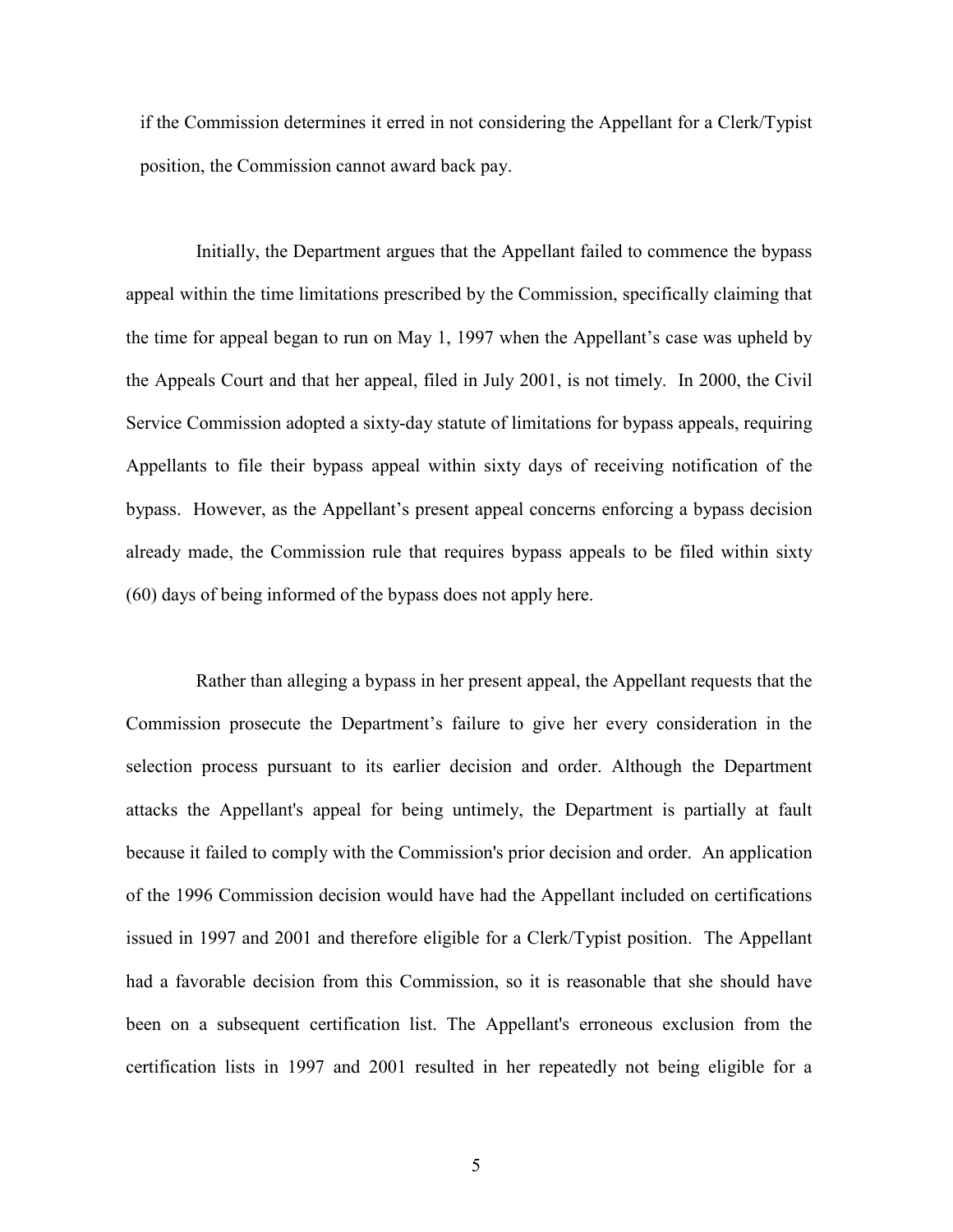Clerk/Typist position and constituted an ongoing and actual harm to her employment status. See G.L. c. 31, §2(b) and Francis X. Noe v. Town of Stoughton, G1-03-168 (2005).

In this highly unusual circumstance, the Appellant's appeal may be considered timely. The above being said, the Appellant's claim that she is entitled to damages for lost wages, retirement and medical benefits, future wages and retirement benefits, compensatory damages and attorneys fees and costs, suffers from some insurmountable obstacles, as discussed below.

The Department's assertion that it must hire from the certification and, because the Appellant's name was absent from the certification sent by the HRD, the Respondent could not "give her every possible consideration" is correct. As stated above, subsequent certifications issued by the HRD did not contain the Appellant's name. The Respondent is only able to choose off certification lists from the HRD.

The evidence also shows that the Appellant's eligibility for certification expired. The Appellant stated in her deposition that she took the Civil Service examination for the position of Clerk/Typist and Senior Clerk/Typist in 1988 and has not taken an examination since that time. The list for non-public safety positions, which includes Clerk/Typists, is generally retired or revoked after three to five years. The last test for senior Clerk/Typists and Clerk/Typists was administered in late 1999. As of 2006, there was no current list for a Clerk/Typist.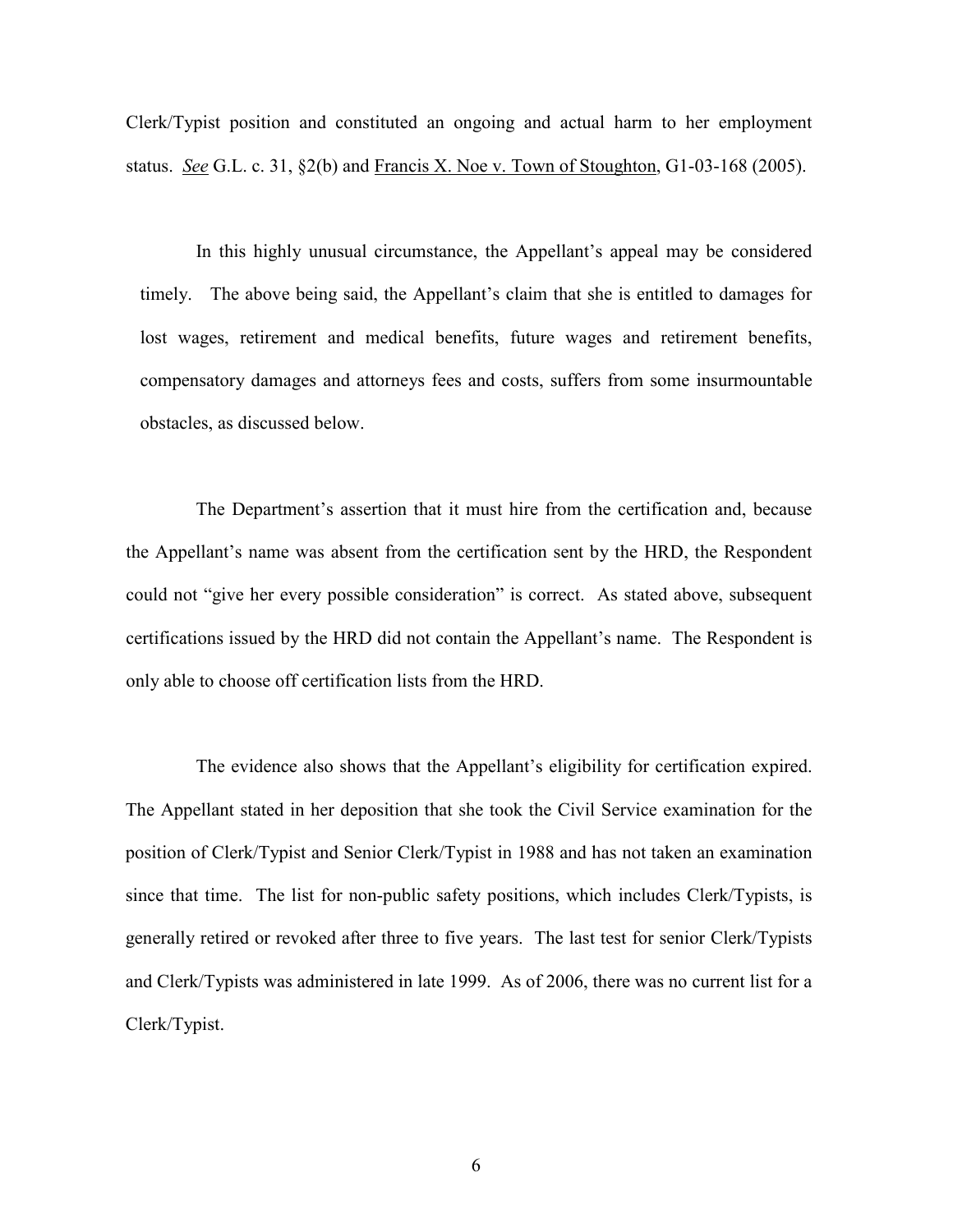Further, even if the Appellant's name had appeared on the eligibility list, she had no vested rights in an original appointment for a Clerk/Typist position. Individuals on an eligibility list for promotion do not have vested rights in their particular position on the eligibility list once it is established. Lizotte v City of New Bedford Police Department 12 MCSR 40 (1999). An Appellant's "expectation of selection based on his position on a civil service list does not rise to the level of a property list entitled to constitutional protection." Stuart v. Roache, 951 IF. 2d 446 (1st Cir. 1991). It is a limited preference to be considered for appointment rather than a right to be hired. Accordingly, even if the Appellant's name had appeared on the certifications sent to the Respondent, there is no guarantee that she would have been appointed to a clerk/typist position with the Department. Additionally, the Appellant's declining to take the 2005 typing test causes the strength of her claim to diminish. However, the Department's argument that the Appellant's not meeting the residency requirement is not persuasive; she could have moved back to Boston upon a job offer from the Department.

Finally, even if the Commission determined that the HRD erred in not placing the name of the Appellant on the various certification lists for a Clerk/Typist position, the Commission does not have the power to award the Appellant the relief she argues she is entitled to: to determine that she could have been an employee since May 1990 and award monetary relief following from that determination. St. 1993, c. 310 provides, "If the rights of any person acquired under the provision of chapter thirty-one of the General Laws or under any rule made there under have been prejudiced through no fault of their own, the civil service commission may take such action as will restore or protect such rights,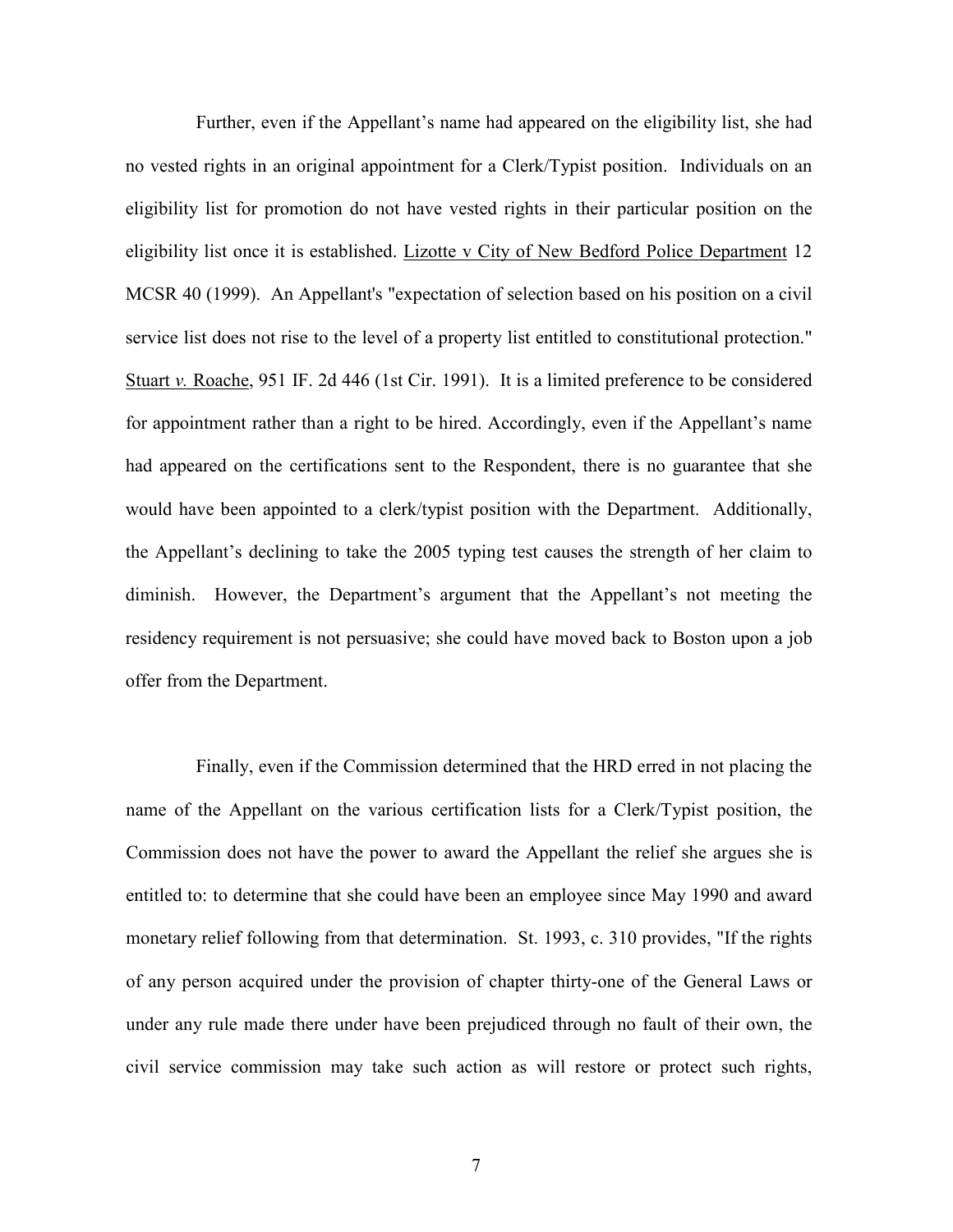notwithstanding the failure of any person to comply with any requirement of said chapter thirty-one or any such rule as a condition precedent to the restoration of such rights." Although the Commission has broad authority provided under Chapter 310 of the Acts of 1993, it does not have the statutory authority to order back pay or the other monetary relief requested by the Appellant. The Commission may only provide the opportunity for an eligible person to be considered for a given position.

Apologies to the Appellant are in order. The Commission apologizes for the time taken to decide this case and to any addition its delay may have added to the Appellant's already understandable frustration with a Department that, though it did not ultimately violate G.L. c. 31, treated her, intentionally or not, undeservedly. The HRD is also to blame here. The record shows communication between the Respondent and the HRD regarding enforcement of the Commission's decision in D-01-1150 but no one took the initiative to make certain the Appellant's name was placed on the appropriate lists.

## Conclusion

 Based on the above, the Appellant's appeal filed under Docket No. D-01-1150 is hereby *dismissed*.

 $\mathcal{L}_\text{max}$  , which is a set of the set of the set of the set of the set of the set of the set of the set of the set of the set of the set of the set of the set of the set of the set of the set of the set of the set of

Civil Service Commission

 John J. Guerin, Jr. Commissioner